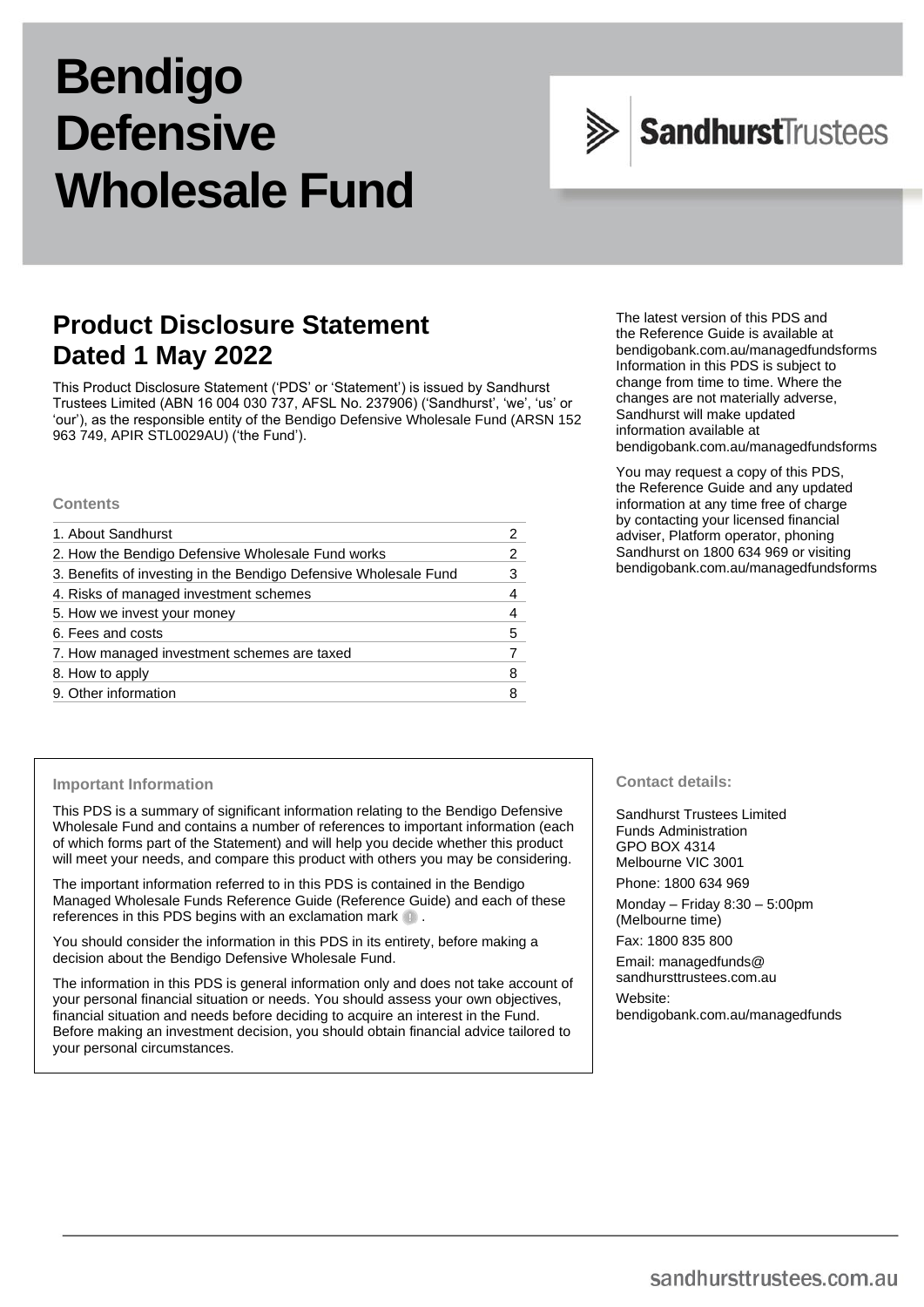## **1. About Sandhurst**

Sandhurst is the Fund's responsible entity and investment manager. Sandhurst is responsible for overseeing the Fund's operation, and managing and administering the Fund in the best interests of investors.

Sandhurst is a wholly owned subsidiary of Bendigo and Adelaide Bank Limited (ABN 11 068 049 178, AFSL No. 237879) (Bendigo and Adelaide Bank) and is part of the Bendigo and Adelaide Bank Group, which comprises Bendigo and Adelaide Bank and its related entities.

We are a highly regarded financial services provider and part of Bendigo and Adelaide Bank's wealth management arm. Established in 1888, we have evolved from a traditional trustee company to a modern full-service wealth manager.

Like Bendigo and Adelaide Bank, we have a strong focus in supporting the people, communities and initiatives from which we draw our ongoing success.

## **2. How the Bendigo Defensive Wholesale Fund works**

## **Structure**

The Fund is a registered managed investment scheme, whereby your money is pooled with other investors' money. Sandhurst invests this money on behalf of all the Fund's investors. This means that you have access to certain investments that you may not otherwise be able to access on your own. The ASIC website [moneysmart.gov.au](http://www.moneysmart.gov.au/) has more information on managed investment schemes.

The Fund is established under a constitution (Constitution), which sets out your rights and the powers and responsibilities of Sandhurst. You can obtain a copy of the Constitution free of charge by contacting us.

Under the Corporations Act 2001 (Corporations Act), the Fund is required to have a compliance plan lodged with ASIC. The compliance plan is audited annually and sets out measures that Sandhurst will implement to ensure that the Fund's operation complies with the Corporations Act and the Constitution.

## **About units and unit pricing**

The Fund is unitised, meaning that when you invest in the Fund, you purchase units that represent a beneficial interest in the Fund's assets (but not in any particular underlying asset).

The unit price is calculated each business day (i.e. any day that is not a weekend or a public holiday in Melbourne, Victoria) by dividing the Fund's net asset value by the number of units on issue, and is adjusted for transaction costs including the buy/sell spread (see section 6 'Fees and costs' in this PDS and section 3 'Fees and costs' in the Reference Guide for further information). Valuations of the Fund's assets are conducted at any time determined by Sandhurst, at regular intervals appropriate to the nature of the asset, and such times as required in the Constitution. The unit price will vary as the market value of the assets in the Fund rises or falls. The latest unit prices are available at [bendigobank.com.au/personal/](https://www.bendigobank.com.au/personal/investing/managed-funds/unit-prices)  [investing/managed-funds/unit-prices](https://www.bendigobank.com.au/personal/investing/managed-funds/unit-prices)

Sandhurst has adopted a unit pricing policy setting out the principles which we apply when exercising unit pricing discretions under the Constitution. You can request a copy of the policy and other documents relating to unit pricing discretions free of charge by calling Sandhurst.

## **Applications and withdrawals**

You can make applications and withdrawals at any time, subject to the following minimum requirements (which Sandhurst may change at its discretion):

- Minimum initial investment \$50,000
- Minimum additional investment \$100 or a minimum of

|           |                     | regular savings plan |
|-----------|---------------------|----------------------|
| $\bullet$ | Minimum withdrawals | \$1,000              |
| $\bullet$ | Minimum switches    | \$1,000              |

Minimum investment balance \$50,000

Note: Sandhurst may accept lesser amounts at its discretion.

\$50 per month via the

Sandhurst will retain any interest earned on application money before it is paid into the Fund.

## **Initial investment**

To acquire units in the Fund, you will need to complete an Application Form. If a completed Application Form is received and accepted before 12 noon Melbourne time on a business day, the application will be processed using the Fund's application price calculated as at the close of business on that day. Otherwise, the following business day's application price will be used (these conditions also apply to additional investments – see below).

Payment can be made by cheque or direct debit (if using direct debit, you will need to complete the relevant section of the Application Form) or other method acceptable to Sandhurst. In certain circumstances, Sandhurst reserves the right to refuse an application or accept only part of an application or change processing times.

The Application Form is available at [bendigobank.com.au/managedfundsf](https://bendigobank.com.au/managedfundsforms)orms

## **Additional investments**

You can increase your investment by acquiring units in the Fund at any time, with payment made by BPAY®, cheque, direct debit or other method acceptable to Sandhurst. Units will be issued in accordance with the initial investment timings listed above. You should obtain a copy of the most up-to-date PDS for this Fund when making additional investments, as the investment will be made on those terms. In certain circumstances, Sandhurst reserves the right to refuse an additional investment or accept only part of an additional investment (for example, if the Fund is closed to additional investments) or change processing times.

The Investment Contribution Form is available at [bendigobank.com.au/managedfundsf](https://bendigobank.com.au/managedfundsforms)orms

® Registered to BPAY Pty Ltd ABN 69 079 137 518

## **Regular savings plan**

The Fund offers a regular savings plan with a minimum investment of \$50 per month. Simply complete this election on your Application Form, or alternatively, you can establish a regular savings plan at any time by completing the Investment Contribution Form available at

[bendigobank.com.au/managedfundsf](https://bendigobank.com.au/managedfundsforms)orms and nominate your contribution amount.

## **Withdrawal requests**

You can decrease your investment by withdrawing some or all of your units by sending Sandhurst a completed Withdrawal Form. If your Withdrawal Form is received and accepted before 12 noon Melbourne time on a business day, the withdrawal will be processed using the Fund's withdrawal price calculated as at the close of business on that day. Otherwise, the following business day's withdrawal price will be used. If you make a withdrawal request which would result in your investment balance falling below the minimum investment balance as set out above under the heading "Applications and withdrawals", Sandhurst may at its discretion treat your withdrawal request as relating to all of your remaining units in the Fund.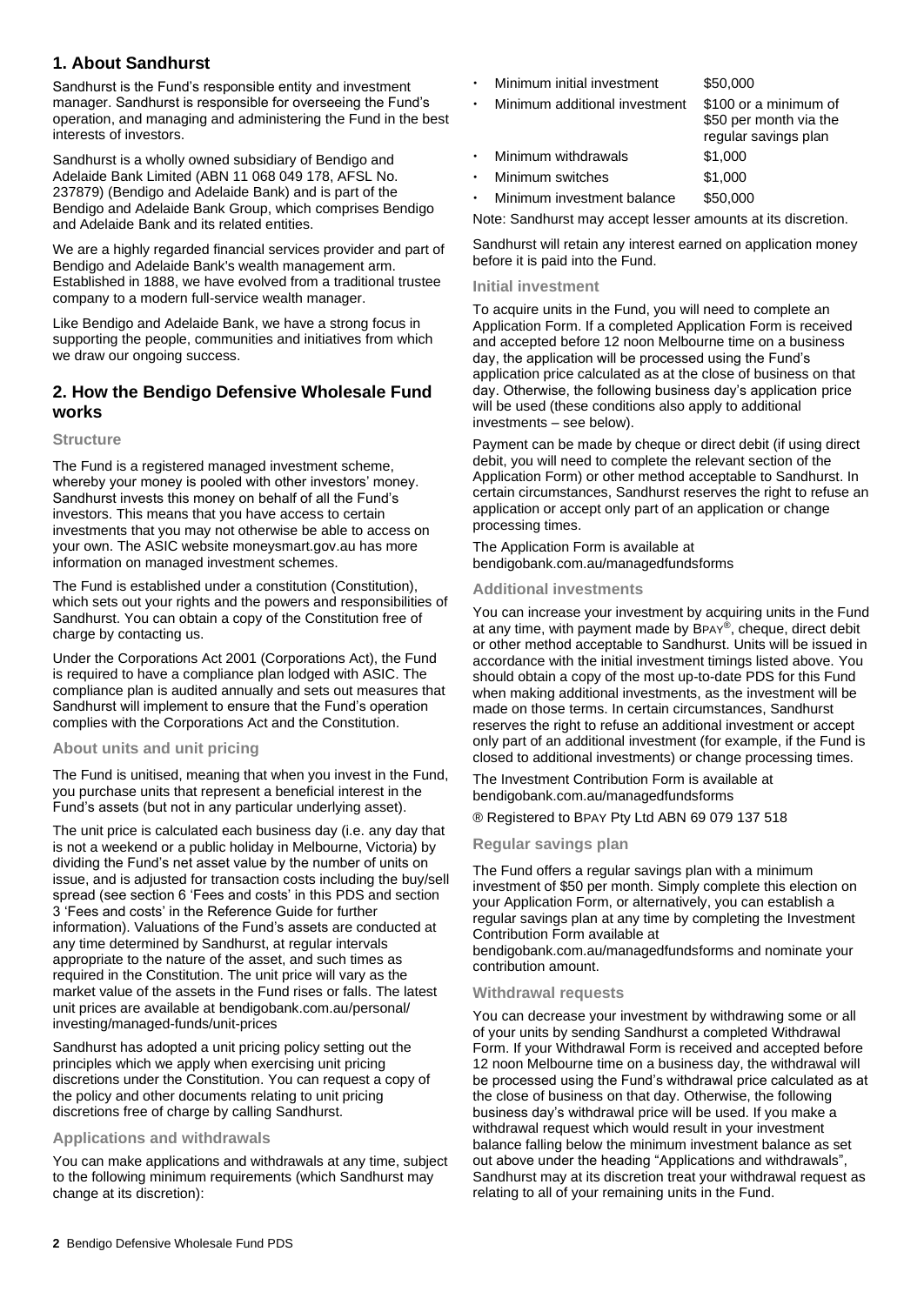## The Withdrawal Form is available at [bendigobank.com.au/managedfundsf](https://bendigobank.com.au/managedfundsforms)orms

After Sandhurst has received and accepted a completed Withdrawal Form, withdrawals are normally paid within 5 business days of the withdrawal date (however, the Fund's Constitution allows up to 30 days or such longer period as Sandhurst determines in certain circumstances). Withdrawals will be credited directly to your nominated account or a cheque can be sent to you upon request.

In extraordinary circumstances, Sandhurst reserves the right to suspend withdrawals from the Fund, such as if in the reasonable opinion of Sandhurst, it is in the best interests of investors as a whole to do so. In some circumstances, such as when there is a freeze on withdrawals, you may not be able to withdraw your units in the Fund within the usual period for withdrawal requests. Sandhurst reserves the right to change processing times.

## **Minimum investment balance**

If the current value of your investment falls below the minimum investment balance as set out above under the heading "Applications and withdrawals", Sandhurst may at its discretion redeem your interests in the Fund and pay the proceeds to you.

## **Switching and transfers**

You may switch from the Fund to other funds operated by Sandhurst and which are listed on the Switch Form (available at [bendigobank.com.au/managedfundsf](https://bendigobank.com.au/managedfundsforms)orms). When you request a switch, we will redeem your existing units in the Fund at the next available redemption price and we will use the proceeds to buy the units in the new fund at the relevant application price. There is currently no charge for switching between funds, however buy/sell spreads do apply. Switching from one fund to another fund may give rise to tax consequences and it is recommended that you check the tax implications with your accountant or financial adviser before switching.

When making a switch the minimum balance and transaction amounts of the respective funds must be met. You should obtain a copy of the most up-to-date PDS for each fund when requesting a switch, as the switch will be made on the terms of that PDS and the Switch Form. These documents and the Switch Form are available at [bendigobank.com.au/managedfundsf](https://bendigobank.com.au/managedfundsforms)orms

You can also transfer your units in the Fund to another person. To discuss what is required for a transfer, please contact us on 1800 634 969.

## **Income distributions**

The Fund may earn income such as dividends, interest and other distributable income, as well as net realised capital gains on the sale of underlying assets. It is Sandhurst's intention that the full amount of the Fund's taxable income in each financial year be distributed to investors. The amount of distributions will vary from period to period and there may be periods in which no distribution is made. Distributions are calculated half yearly as at 30 June and 31 December, and normally paid within 2 months.

Your entitlement to distributions is calculated by dividing the total distribution amount by the total number of units on issue at the distribution date, and multiplying the result by the number of units you hold on that date. If you withdraw units prior to the distribution date, you will not receive any distribution for the period you held those units in the relevant distribution period. However, the Fund's unit price will incorporate the distribution entitlement up to the withdrawal date.

You can choose to have your distributions either:

- reinvested in further units in the same Fund; or
- paid to you by direct credit to your nominated account.

If you do not make a choice, or if a direct credit rejection occurs, then your distributions will be automatically reinvested by acquiring additional units in the Fund at the unit price applicable

at the end of the relevant distribution period (the buy/sell spread does not apply to reinvested distributions). You can change your choice for receiving distribution payments by advising Sandhurst at least 10 business days before the end of the relevant distribution period. Otherwise, the change to your distribution instructions will not occur until after the next distribution is paid. Distributions will not be paid by cheque.

#### **Platform investors**

If you are investing through a master trust, wrap account or other investor directed portfolio-type service (collectively referred to as a "Platform"), it is generally the operator of that Platform or the custodian of the Platform which becomes the investor in the Fund, not you. Accordingly, they have the rights of an investor and can exercise them in accordance with their arrangements with you.

If you invest through a Platform, you are subject to the terms that are prescribed by the operator of that Platform which may differ from the terms outlined in this PDS (such as procedures for making investments, switches and withdrawals, cooling off periods, cut-off times for transacting, timing for distributions, additional fees and costs and investor reporting).

Sandhurst is not responsible for the operation of any Platform through which you invest. In addition to reading this PDS, you should read the PDS for the Platform and other documents that explain the Platform, as issued by your Platform operator.

 You should read the important information about 'Acquisition and disposal of units' before making a decision. Go to section 1 of the Reference Guide at [bendigobank.com.au/managedfundsf](https://bendigobank.com.au/managedfundsforms)orms The material relating to the 'Acquisition and disposal of units' may change between the time when you read this Statement and the day when you acquire the product.

## **3. Benefits of investing in the Bendigo Defensive Wholesale Fund**

The significant features and the significant benefits of the Fund include:

- **Ready-made diversification:** The Fund provides a readymade diversified solution. It provides exposure to a variety of different asset managers and styles that invest across the asset classes of Australian and international shares, property and infrastructure, alternative assets, Australian and international fixed interest securities and cash.
- **Access to leading professional asset managers:** The Fund provides access to the resources and knowledge of a number of different professional asset managers who specialise in managing specific asset classes and who research and monitor investment markets to find the best opportunities.
- **Regular income with low capital volatility:** The Fund is designed to be a short to medium term investment that aims to deliver regular income and low capital volatility over the long term. If you choose to reinvest your distributions you can benefit from the power of compounding, which allows you to generate returns on your reinvested distributions to optimise your investment earnings over the long term.
- **A simple and convenient way to invest:** The Fund is designed to make investing easy for you. We handle all the investment decisions, paperwork and administration, and provide you with regular information and reporting on your investment. Our application process is straightforward and our friendly staff are on hand to assist you with any queries regarding your investment.
- **Regular savings plan:** The Fund offers the convenience of a regular savings plan so you can add to your investment on a regular basis with as little as \$50 per month. Regular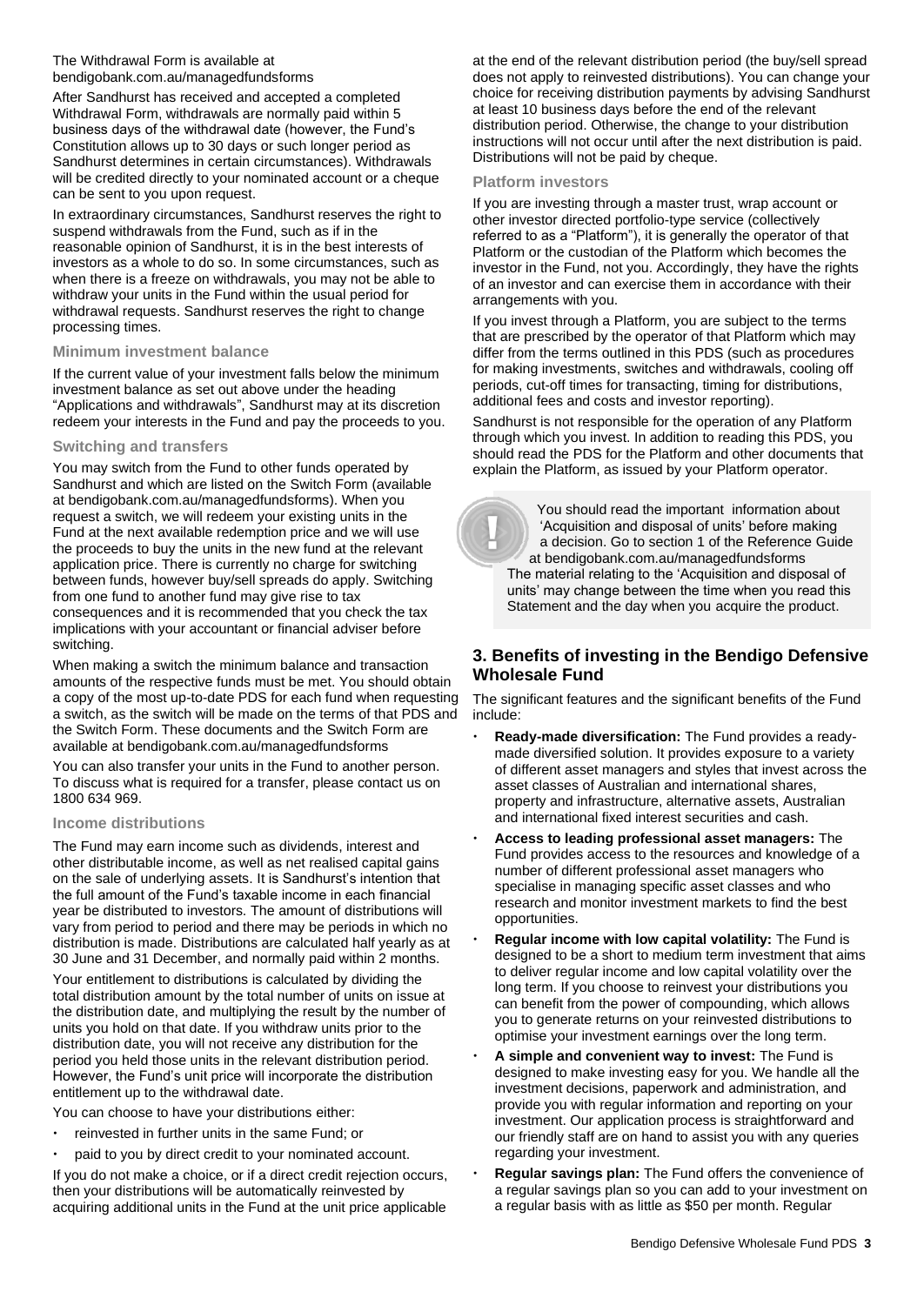investments can be deducted straight from your bank account.

 **A responsible entity with a proven record:** Sandhurst aims to create wealth for investors by employing a disciplined and conservative approach to managing quality investments.

The Fund aims to provide a simple, cost-effective solution to help you save for your future.

## **4. Risks of managed investment schemes**

The purpose of this section is to inform you of the types of significant risks that may apply to an investment in the Fund and is a summary only. It does not purport to be a comprehensive statement of all the risks.

All investments carry risk. Different investment strategies may carry different levels of risk, depending on the assets that make up the investment strategy. Generally, assets with the highest long-term returns may also carry the highest level of short-term risk.

The significant risks of investing in the Fund are summarised as follows:

- **Individual investment risk:** Investments made by the Fund will fluctuate in value, meaning that they can, and do, fall in value for many reasons. This is an inherent risk associated with all managed funds. Sandhurst aims to reduce investment risk by investing in diversified portfolios and selecting experienced asset managers who have expertise in managing the asset classes they are chosen to manage.
- **Market risk:** The Fund is impacted by market risk. Factors that may influence the market include changes to economic, technological, climate, political, taxation, country, legal conditions and/or market sentiment. Sandhurst, in investing in the investment vehicles of the asset managers, considers these risks and processes each asset manager uses to address the impact of these risks. Further, the Fund invests in a diversified portfolio of investments within its prescribed asset classes to reduce the impact of market risk.
- **Currency risk:** The Fund has exposure to international markets. Changes in foreign currencies relative to the Australian dollar can have a positive or negative impact on investment returns or values. The asset managers of the Fund's investments, including Sandhurst itself, may manage currency risk by the use of currency derivatives to hedge currency exposure.
- **Fund risk:** The Fund may not achieve its investment objective or Sandhurst may underperform other investment managers. The Fund could be terminated, the fees and costs could change, Sandhurst could be replaced as the responsible entity and/or investment manager, or key personnel could change. Sandhurst has established operational risk and compliance processes and aims to minimise Fund risk by monitoring how these risks may impact on the Fund and by acting in the best interests of investors.
- **Derivatives risk:** Derivatives may be used from time to time for both gaining and hedging exposure to assets, interest rate risk and/or currencies. Derivatives risk includes the value of derivative positions not moving in line with the movement in the underlying asset, potential illiquidity of the derivative, and the Fund being unable to meet payment obligations in relation to derivative contracts. Sandhurst has processes in place to govern the use of derivatives. Sandhurst will not use derivatives to gear the returns of the Fund.
- **Liquidity risk:** The Fund's assets may not be able to be converted into cash in a timely manner in order to pay withdrawal requests. Sandhurst manages liquidity risk by investing in a range of assets that ordinarily can be readily converted into cash.
- **Counterparty risk:** Counterparty risk represents the loss that would be recognised if counterparties (i.e. the other parties to the contracts such as securities dealers or derivative counterparties or responsible entities) fail to perform as contracted. The asset managers of the Fund's investments are primarily responsible for managing this risk.
- **Regulatory risk:** Investment performance may be affected by changes to government policies, regulations and taxation laws.
- **Asset manager risk:** A fund of another asset manager in which the Fund invests could be terminated, or there could be changes in the fees and costs, the responsible entity and/or asset manager, or key personnel. The underlying asset manager may underperform the relevant performance benchmark or other asset managers. To minimise this risk, Sandhurst has strong risk management, governance and investment management processes in place, including the assessment and ongoing monitoring of asset managers.

The significant risks of investing in managed investment schemes include that:

- the value of investments will vary over time;
- the level of returns will vary and future returns may vary from past returns;
- returns are not guaranteed and you may lose some of your money;
- laws affecting managed investment schemes may change in the future; and
- the level of risk for you will vary depending on a range of factors including, age, investment time frames, where other parts of your wealth are invested and your risk tolerance.

The performance of the Fund is regularly monitored to assess whether the investment policy and the objectives of the Fund are being met. However, we do not guarantee future profitability, Fund returns, distributions or return of capital.

You should consult with your financial adviser to properly understand the risks associated with the Fund and your attitude to investment risk.

Sandhurst, Bendigo and Adelaide Bank and its related entities do not guarantee the repayment of capital invested, the payment of income or the Fund's investment performance. An investment in the Fund does not represent a deposit with, or a liability of Sandhurst, Bendigo and Adelaide Bank or its related entities. Bendigo and Adelaide Bank does not stand behind or guarantee the performance of Sandhurst.

Sandhurst is not an authorised deposit-taking institution within the meaning of the Banking Act 1959.

## **5. How we invest your money**

The Fund offers a single investment option.

Sandhurst aims to create wealth for investors by providing simple and professionally managed investment opportunities.

Our approach involves investing Fund assets in investment vehicles that are managed by a variety of expert asset managers who specialise in managing specific asset classes, including Sandhurst itself. We call this the 'manage the manager' approach. This approach is founded on Sandhurst's belief that it is unlikely one manager will be successful across all asset classes in the medium to long term. The investments that Sandhurst select all share one common characteristic, they are managed by asset managers that have expertise in their field and have a record of delivering competitive investment performance over the long term.

Sandhurst will also invest in alternative assets that may not use the 'manage the manager' approach. These may include, and are not limited to, investments such as commodities and unlisted assets. In addition, Sandhurst manages the cash component of the Fund and also manages derivatives held by the Fund from time to time.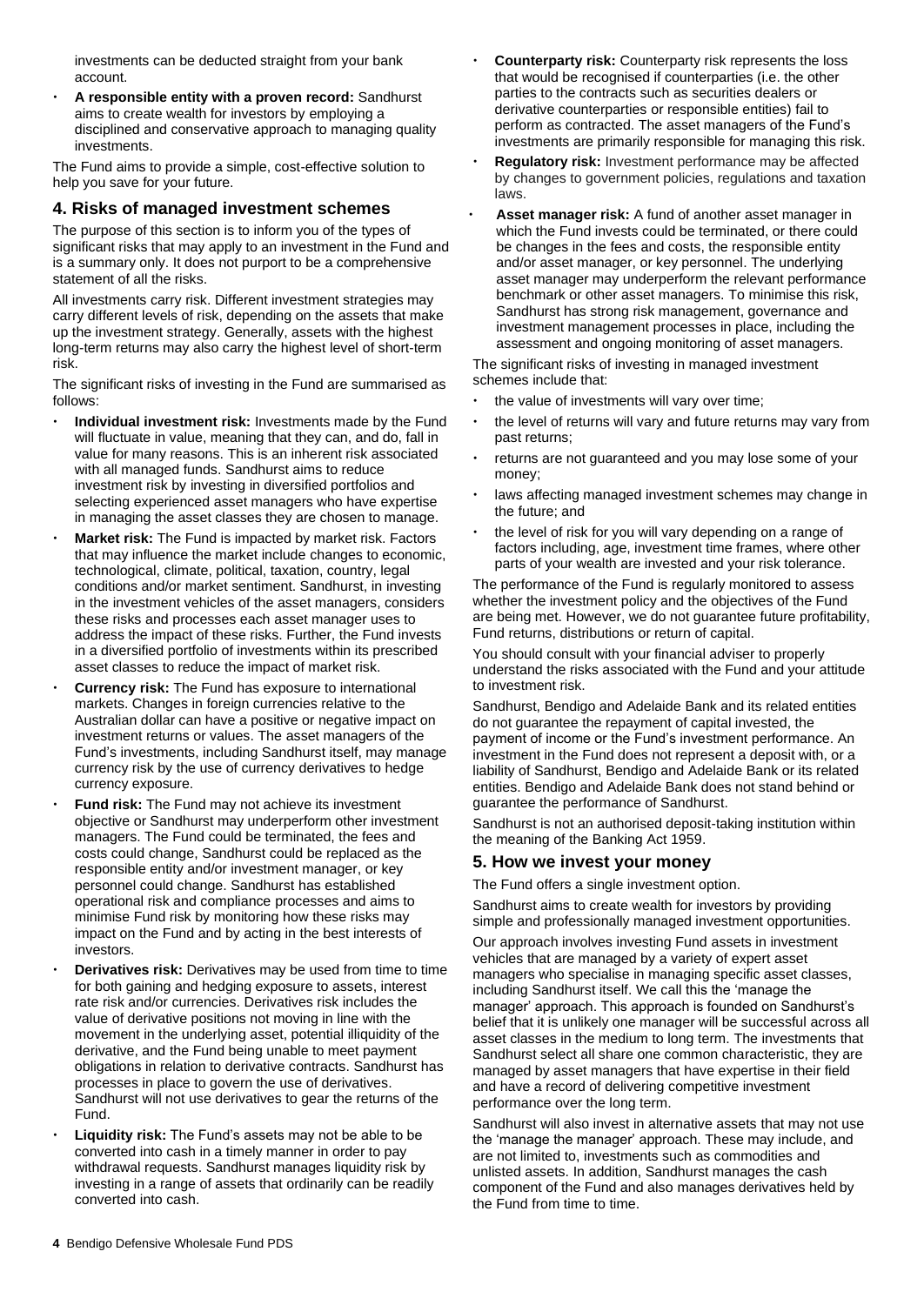| Sandhurst monitors and manages foreign<br>currency exposures. The neutral position for                                                                                                                                                                                                                                                                                                                                                                                                                                                                                                                                                                                                                          | <b>Bendigo Defensive Wholesale Fund</b>                         |                                                                                                                                                                                                                                                                                                                                                                                                                             |     |     |
|-----------------------------------------------------------------------------------------------------------------------------------------------------------------------------------------------------------------------------------------------------------------------------------------------------------------------------------------------------------------------------------------------------------------------------------------------------------------------------------------------------------------------------------------------------------------------------------------------------------------------------------------------------------------------------------------------------------------|-----------------------------------------------------------------|-----------------------------------------------------------------------------------------------------------------------------------------------------------------------------------------------------------------------------------------------------------------------------------------------------------------------------------------------------------------------------------------------------------------------------|-----|-----|
| exposure to currencies is 50% hedged for<br>international shares and 100% hedged for global<br>fixed interest, we may vary these positions at<br>any time based on our view of economic and<br>market conditions.<br>Sandhurst uses a predominantly active<br>approach, meaning it identifies, monitors and<br>invests amounts between specialist asset<br>managers who buy and sell assets based on<br>changing market conditions. Sandhurst may<br>either via derivatives or specialist asset<br>managers invest a limited proportion of the funds<br>assets in index tracking strategies. Sandhurst<br>determines the allocation to each asset class on<br>an ongoing basis within the ranges set out in the | <b>Investment</b><br>return<br>objective                        | To deliver investment returns after fees in excess of 1%<br>above inflation over a full market cycle (typically 7 to 10<br>years).                                                                                                                                                                                                                                                                                          |     |     |
|                                                                                                                                                                                                                                                                                                                                                                                                                                                                                                                                                                                                                                                                                                                 | <b>Investment</b><br>strategy                                   | To invest via a selection of expert asset managers, including<br>Sandhurst, that specialise in managing specific asset<br>classes.<br>Sandhurst will invest the Fund's assets across a variety of<br>asset classes.<br>Together through the selection of expert asset managers and<br>the asset allocation, Sandhurst will seek to meet or exceed<br>the investment return objective.                                       |     |     |
|                                                                                                                                                                                                                                                                                                                                                                                                                                                                                                                                                                                                                                                                                                                 |                                                                 | The neutral position of the Fund is 20% growth assets and<br>80% defensive assets.                                                                                                                                                                                                                                                                                                                                          |     |     |
| table adjacent for this Fund.<br>Further information about these asset managers                                                                                                                                                                                                                                                                                                                                                                                                                                                                                                                                                                                                                                 |                                                                 |                                                                                                                                                                                                                                                                                                                                                                                                                             | Min | Max |
| can be found at bendigobank.com.au/global<br>assets/documents/wealth/managedfunds/asset-                                                                                                                                                                                                                                                                                                                                                                                                                                                                                                                                                                                                                        |                                                                 | Australian shares                                                                                                                                                                                                                                                                                                                                                                                                           | 0%  | 15% |
| manager-guide.pdf                                                                                                                                                                                                                                                                                                                                                                                                                                                                                                                                                                                                                                                                                               |                                                                 | International shares                                                                                                                                                                                                                                                                                                                                                                                                        | 0%  | 20% |
| Warning: When choosing whether to invest in                                                                                                                                                                                                                                                                                                                                                                                                                                                                                                                                                                                                                                                                     | <b>Strategic</b><br>asset class                                 | Property & infrastructure                                                                                                                                                                                                                                                                                                                                                                                                   | 0%  | 12% |
| the Fund, you should consider:<br>• the likely investment return;                                                                                                                                                                                                                                                                                                                                                                                                                                                                                                                                                                                                                                               | allocation                                                      | <b>Fixed interest</b>                                                                                                                                                                                                                                                                                                                                                                                                       | 30% | 80% |
| • the risk; and<br>• your investment timeframe.                                                                                                                                                                                                                                                                                                                                                                                                                                                                                                                                                                                                                                                                 |                                                                 | Alternatives                                                                                                                                                                                                                                                                                                                                                                                                                | 0%  | 20% |
| Labour standards, or environmental,                                                                                                                                                                                                                                                                                                                                                                                                                                                                                                                                                                                                                                                                             |                                                                 | Cash                                                                                                                                                                                                                                                                                                                                                                                                                        | 0%  | 60% |
| social or ethical considerations<br>Sandhurst takes into account certain labour<br>standards or environmental, social or ethical                                                                                                                                                                                                                                                                                                                                                                                                                                                                                                                                                                                |                                                                 | In exceptional market conditions the Fund may have asset<br>class allocations outside the stated minimum and maximum<br>for short periods of time.                                                                                                                                                                                                                                                                          |     |     |
| considerations in the selection, retention or<br>realisation of investments relating to the<br>Fund. See "Labour standards, or environmental,<br>social or ethical considerations" under the<br>heading "Investment Process" in the Reference                                                                                                                                                                                                                                                                                                                                                                                                                                                                   | <b>Minimum</b><br>suggested<br>investment<br>timeframe          | Recommended for at least a 2 year investment period.                                                                                                                                                                                                                                                                                                                                                                        |     |     |
| Guide for more information.<br>You should read the important<br>information about the Fund's<br>investment process before<br>making a decision. Go to<br>section 2 of the Reference Guide                                                                                                                                                                                                                                                                                                                                                                                                                                                                                                                       | Type of<br>investor for<br>whom this<br>investment<br>is suited | This Fund is intended to suit an investor primarily seeking an<br>income focussed portfolio with low capital volatility.                                                                                                                                                                                                                                                                                                    |     |     |
|                                                                                                                                                                                                                                                                                                                                                                                                                                                                                                                                                                                                                                                                                                                 | <b>Risk level</b>                                               | This Fund is considered by Sandhurst to be a low risk<br>investment.                                                                                                                                                                                                                                                                                                                                                        |     |     |
| at bendigobank.com.au/managed<br>fundsforms The material relating to<br>the Fund's investment process may<br>change between the time when you<br>read this Statement and the day<br>when you acquire the product.                                                                                                                                                                                                                                                                                                                                                                                                                                                                                               | <b>Changes to</b><br>the Fund                                   | We have the right to terminate the Fund or change the<br>Fund's investment return objective (including without<br>limitation the strategic asset class allocations and investment<br>strategy) and investments (including by switching<br>investments to another asset manager) without providing<br>prior notice to investors. We will inform investors of any<br>material changes to the Fund in accordance with the law. |     |     |

## **6. Fees and costs**

## **DID YOU KNOW?**

Small differences in both investment performance and fees and costs can have a substantial impact on your long term returns. For example, total annual fees and costs of 2% of your account balance rather than 1% could reduce your final return by up to 20% over a 30 year period (for example, reduce it from \$100,000 to \$80,000).

You should consider whether features such as superior investment performance or the provision of better member services justify higher fees and costs.

You may be able to negotiate to pay lower fees. Ask the Fund or your financial adviser.

## **TO FIND OUT MORE**

If you would like to find out more, or see the impact of the fees based on your own circumstances, the **Australian Securities and Investments Commission** (**ASIC**) Moneysmart website (www[.moneysmart.gov.au\)](http://www.moneysmart.gov.au/) has a managed funds fee calculator to help you check out different fee options.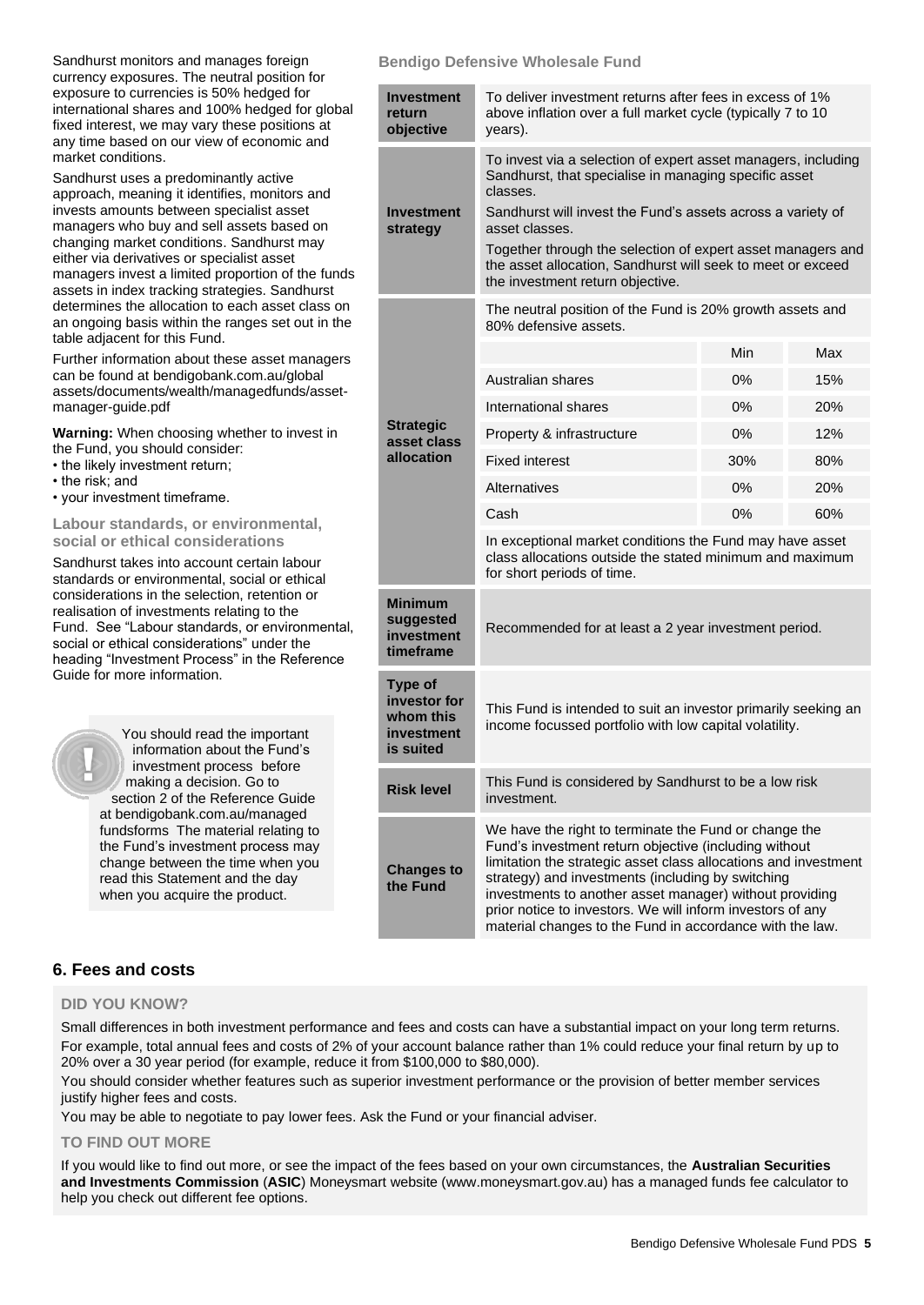The managed funds fee calculator on the ASIC website (ww[w.moneysmart.gov.au\)](http://www.moneysmart.gov.au/) can also be used to calculate the effect of fees and costs on account balances. Taxation information is set out in section 7 of this PDS.

The following table shows the fees and other costs that you may be charged. These fees and costs may be deducted from your money, from the returns on your investment or from the assets of the Fund as a whole. This information can be used to compare costs between different simple managed investment schemes.

You should read all the information about fees and costs because it is important to understand their impact on your investment.

All the fees and costs shown in this section include GST less the applicable reduced input tax credits unless otherwise stated.

## **Fees and costs summary**

| <b>Bendigo Defensive Wholesale Fund</b>                                                                                                 |                                         |                                                                                                                                                                                                                                                                                                                                                                                                                                       |  |
|-----------------------------------------------------------------------------------------------------------------------------------------|-----------------------------------------|---------------------------------------------------------------------------------------------------------------------------------------------------------------------------------------------------------------------------------------------------------------------------------------------------------------------------------------------------------------------------------------------------------------------------------------|--|
| Type of fee or cost                                                                                                                     | <b>Amount</b>                           | How and when paid                                                                                                                                                                                                                                                                                                                                                                                                                     |  |
| Ongoing annual fees and costs                                                                                                           |                                         |                                                                                                                                                                                                                                                                                                                                                                                                                                       |  |
| Management fees and costs*<br>The fees and costs for managing your<br>investment                                                        | $0.61\%$ p.a.                           | The Fund's management fee is 0.60% p.a. and is calculated on<br>the Fund's net asset value, accrued daily and paid quarterly in<br>arrears to Sandhurst from the Fund's assets as a whole.<br>Management fees and costs include indirect costs of 0.01% p.a.<br>which are paid when they arise.<br>The Fund's management fees and costs are recovered from the<br>Fund and are not directly deducted from your investment<br>account. |  |
| Performance fees<br>Amounts deducted from your<br>investment in relation to the<br>performance of the product                           | 0.04% p.a.                              | Sandhurst does not charge a performance fee for managing the<br>Fund. However, the Fund pays performance fees to some asset<br>managers that manage interposed vehicles in which the Fund<br>invests.<br>These performance fees are recovered from the Fund as and<br>when they are incurred and are not directly deducted from your<br>investment account.                                                                           |  |
| <b>Transaction costs</b><br>The costs incurred by the scheme<br>when buying or selling assets                                           | 0.06% p.a.                              | Transaction costs are paid as and when they are incurred by the<br>Fund by a deduction from the Fund. Transaction costs are also<br>incurred by an interposed vehicle in which the Fund has invested<br>and those costs reduce the value of the Fund's investment in<br>that interposed vehicle. These transaction costs are not directly<br>deducted from your investment account.                                                   |  |
|                                                                                                                                         |                                         | Member activity related fees and costs (fees for services or when your money moves in or out of the scheme)^                                                                                                                                                                                                                                                                                                                          |  |
| Establishment fee<br>The fee to open your investment                                                                                    | Nil                                     | Not applicable                                                                                                                                                                                                                                                                                                                                                                                                                        |  |
| Contribution fee<br>The fee on each amount contributed<br>to your investment                                                            | Nil                                     | Not applicable                                                                                                                                                                                                                                                                                                                                                                                                                        |  |
| Buy-sell spread <sup>#</sup><br>An amount deducted from your<br>investment representing costs<br>incurred in transactions by the scheme | Buy spread: 0.10%<br>Sell spread: 0.13% | The buy spread applies to each application in the Fund and is<br>deducted from your investment amount upon application. The<br>sell spread applies to each withdrawal and is deducted from your<br>investment amount upon withdrawal.                                                                                                                                                                                                 |  |
| Withdrawal fee<br>The fee on each amount you take out<br>of your investment                                                             | Nil                                     | Not applicable                                                                                                                                                                                                                                                                                                                                                                                                                        |  |
| Exit fee<br>The fee to close your investment                                                                                            | Nil                                     | Not applicable                                                                                                                                                                                                                                                                                                                                                                                                                        |  |
| Switching fee<br>The fee for changing investment<br>options                                                                             | Nil                                     | Not applicable                                                                                                                                                                                                                                                                                                                                                                                                                        |  |

\* The amount of this fee can be negotiated. See "Differential fee arrangements" under the heading "Additional explanation of fees and costs" in Reference Guide for more information.

^ These fees do not include amounts payable to a financial adviser. See "Advice fee" under the heading "Additional explanation of fees and costs" in the Reference Guide for more information.

# These spreads can increase materially in stressed market conditions. See "Investor buy/sell spread" under the heading "Additional explanation of fees and costs" in the Reference Guide for more information.

**Warning:** Additional fees may be paid to a financial adviser if a financial adviser is consulted. Please refer to the Statement of Advice in which details of the fees are set out.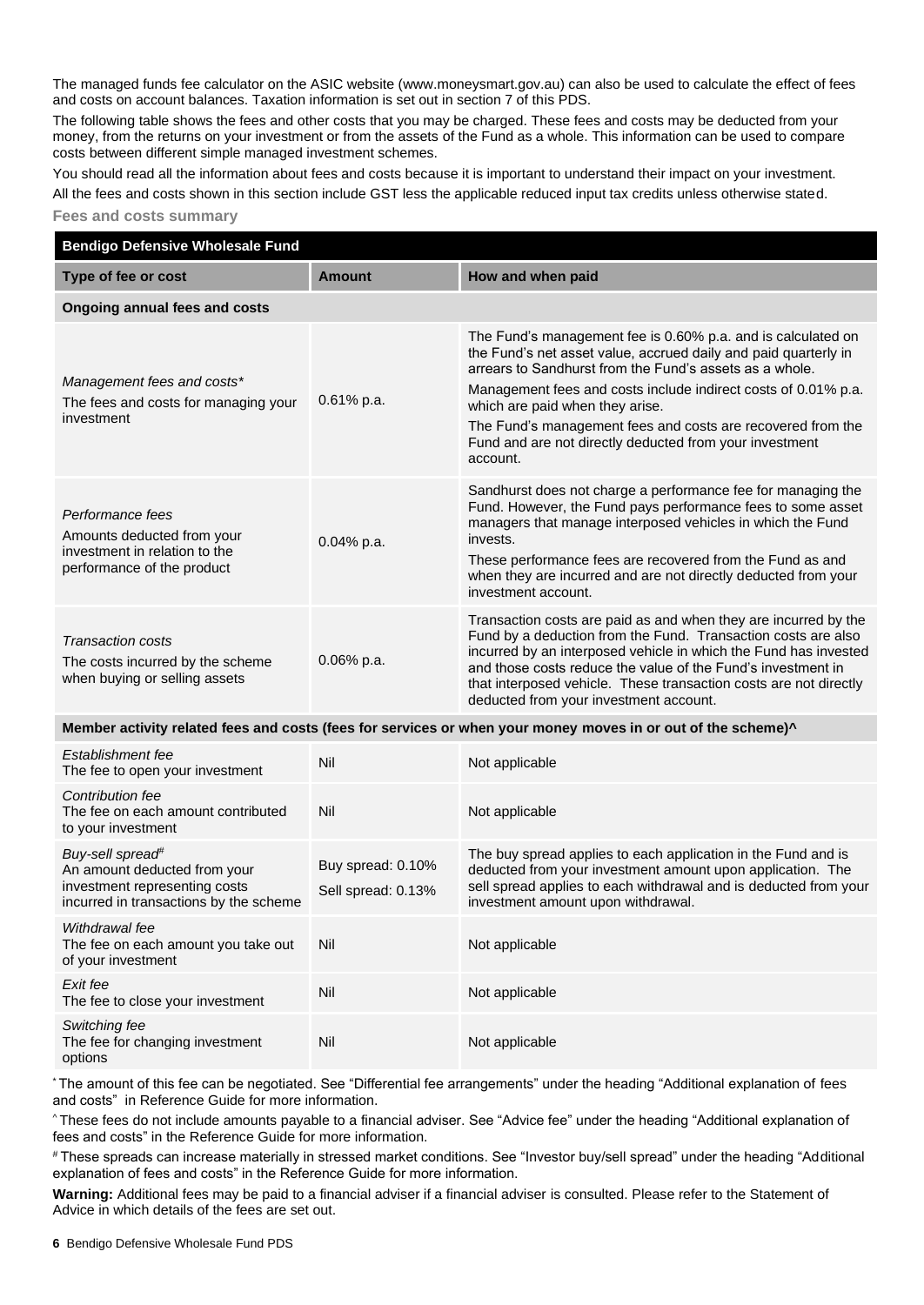## **Example of annual fees and costs for the Fund**

The following table gives an example of how the fees and costs for the Fund can affect your investment over a one-year period. You should use this table to compare the Fund with other managed investment products.

| <b>EXAMPLE:</b><br><b>Bendigo Defensive</b><br><b>Wholesale Fund</b> |               | <b>BALANCE OF \$50,000 WITH</b><br><b>A CONTRIBUTION OF \$5,000</b><br><b>DURING YEAR</b>                                                                                                                      |
|----------------------------------------------------------------------|---------------|----------------------------------------------------------------------------------------------------------------------------------------------------------------------------------------------------------------|
| Contribution<br>Fees                                                 | Nil           | For every additional \$5,000<br>you put in, you will be charged<br>\$0.                                                                                                                                        |
| <b>PLUS</b><br>Management<br>Fees and<br>Costs                       | $0.61\%$ p.a. | And, for every \$50,000 you<br>have in the Bendigo Defensive<br>Wholesale Fund, you will be<br>charged or have deducted<br>from your investment \$305<br>each year.                                            |
| <b>PLUS</b><br>Performance<br>Fees                                   | $0.04\%$ p.a. | And, you will be charged or<br>have deducted from your<br>investment \$20 in performance<br>fees each year.                                                                                                    |
| <b>PLUS</b><br>Transaction<br>Costs                                  | 0.06% p.a.    | And, you will be charged or<br>have deducted from your<br>investment \$30 in transaction<br>costs.                                                                                                             |
| <b>EQUALS</b><br>Cost of<br>Bendigo<br>Defensive<br>Wholesale        |               | If you had an investment of<br>\$50,000 at the beginning of<br>the year and you put in an<br>additional \$5,000 during that<br>year, you would be charged<br>fees and costs in the range of:<br>\$355 to \$391 |
| Fund                                                                 |               | What it costs you will<br>depend on the fees you<br>negotiate.                                                                                                                                                 |

## **Additional explanation of fees and costs**

## **Management fees and costs**

Management fees and costs are incurred in managing the Fund, comprising the management fee paid to Sandhurst as responsible entity for administering the Fund, other investmentrelated expenses and reimbursements in relation to the Fund, amounts paid or payable for investing in the assets of the Fund, and indirect costs (excluding any transaction costs and performance fees, if any). Indirect costs are based on the actual costs of the past financial year.

Indirect costs are any amounts that directly or indirectly reduce the returns on the units that is paid from, or reduce the amount or value of, the income or assets of the Fund (including an underlying investment of the Fund).

The Fund's Constitution allows Sandhurst to pay or recover, from the Fund , all costs, charges, expenses and outgoings reasonably and properly incurred by Sandhurst in the proper performance of its duties in administering the Fund.These are included as part of the indirect costs of the Fund.

Management fees and costs are based on the latest available information as at the date of this PDS. Management fees and costs may increase or decrease over time depending on the amounts comprising the management costs described above.

## **Performance fees**

A performance fee is an amount paid or payable, calculated by reference to the performance of the Fund and interposed vehicles in which the Fund invests, whether from income or capital appreciation (realised or unrealised). As at the date of

this PDS, Sandhurst does not charge a performance fee for managing the Fund but some of the asset managers of interposed vehicles in which the Fund invests do charge performance fees.

Accordingly, the total performance fees set out in the 'Fees and costs summary' include performance fees chargeable by us (nil) and performance fees of 0.04% p.a. chargeable by some of the asset managers of interposed vehicles in which the Fund invests.

The performance fees set out above have been calculated by reference to the average performance fees over a previous period, except where the Fund or the relevant interposed vehicle was first offered in the current financial year, in which case a reasonable estimate of the performance fees was used in the calculation.

## **Transaction costs**

Transaction costs are incurred when acquiring and disposing of certain assets. These costs may include clearing costs, brokerage, stamp duty and buy/sell spreads charged by us or charged to us by asset managers we engage. The amount of total gross transaction costs are 0.10% p.a. The transaction costs shown in the 'Fees and costs summary' are shown net of any amount recovered by the buy/sell spread charged by Sandhurst as set out in the 'Fees and costs summary'.

## **Changes to fees and costs**

Fees and costs can be changed at any time by Sandhurst in accordance with the Fund's Constitution without your consent. If fees payable to Sandhurst increase, you will be given 30 days' prior notice. Other costs may change at any time without prior notice to you.

## **Tax**

For information about tax, please see section 7 "How managed investment schemes are taxed".

> You should read the important information about 'Fees and costs' before making a decision. Go to section 3 of the Reference Guide at [bendigobank.com.au/managedfundsf](https://bendigobank.com.au/managedfundsforms)orms The material relating to the 'Fees and costs' may change between the time when you read this Statement and the day when you acquire the product.

## **7. How managed investment schemes are taxed**

**Warning:** Investing in a registered managed investment scheme is likely to have tax consequences. The Australian taxation system is complex and individual investors have different circumstances. Persons are strongly advised to seek professional tax advice.

In summary, when investing in the Fund, investors should note that:

- Registered managed investment schemes generally do not pay tax on behalf of investors.
- Investors will be assessed for tax on income and capital gains generated by the Fund in the year to which their entitlement relates, irrespective of whether the income is reinvested or the income payment occurs at a later date.
- Tax components of Fund distributions will be allocated to investors on a fair and reasonable basis.
- The Fund will pass through the investors' share of any tax credits received during the year.
- The Fund has made a 'capital election' under the tax regime for Managed Investment Trusts (MIT) and it continues to be an eligible MIT.
- Investors may be liable for tax on capital gains realised on the sale of units in the Fund, either by withdrawal, switch or transfer.